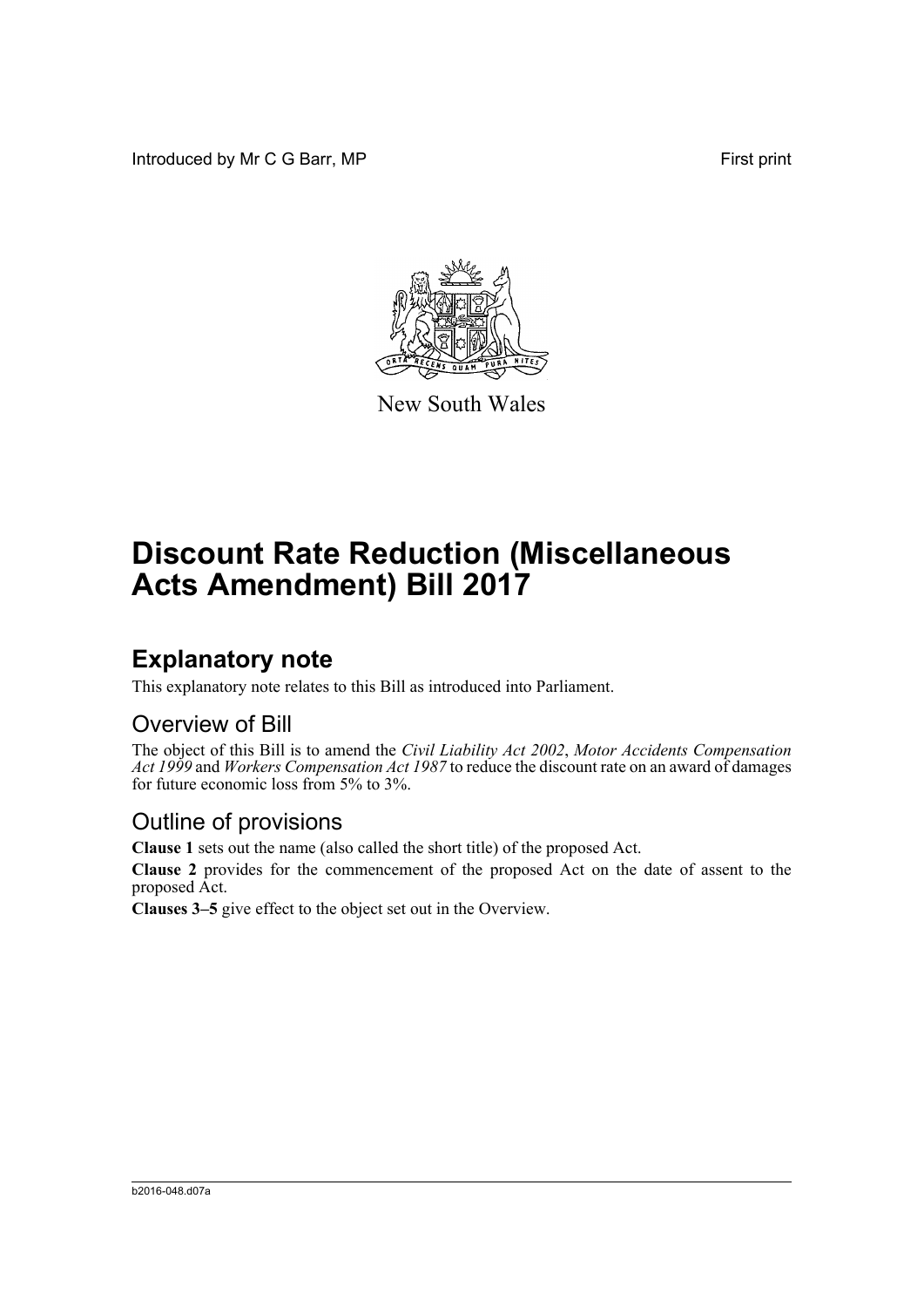Introduced by Mr C G Barr, MP First print



New South Wales

# **Discount Rate Reduction (Miscellaneous Acts Amendment) Bill 2017**

## **Contents**

|   |                                                          | Page          |
|---|----------------------------------------------------------|---------------|
|   | Name of Act                                              | 2             |
|   | Commencement                                             | 2             |
| 3 | Amendment of Workers Compensation Act 1987 No 70         | 2             |
| 4 | Amendment of Civil Liability Act 2002 No 22              | $\mathcal{P}$ |
| 5 | Amendment of Motor Accidents Compensation Act 1999 No 41 | 2             |
|   |                                                          |               |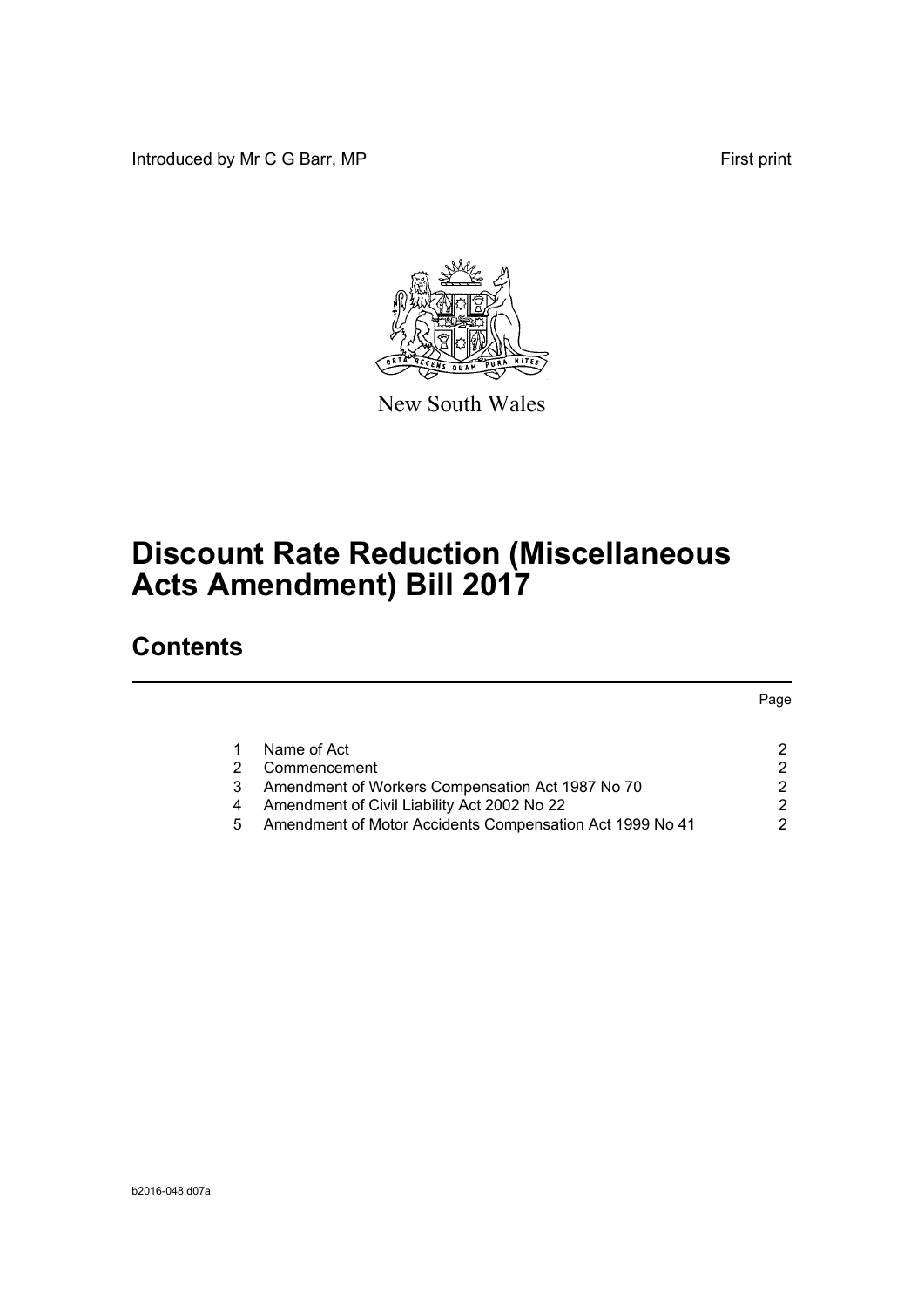

New South Wales

# **Discount Rate Reduction (Miscellaneous Acts Amendment) Bill 2017**

No , 2017

#### **A Bill for**

An Act to amend certain legislation to reduce the discount rate on an award of damages for future economic loss from 5% to 3%.